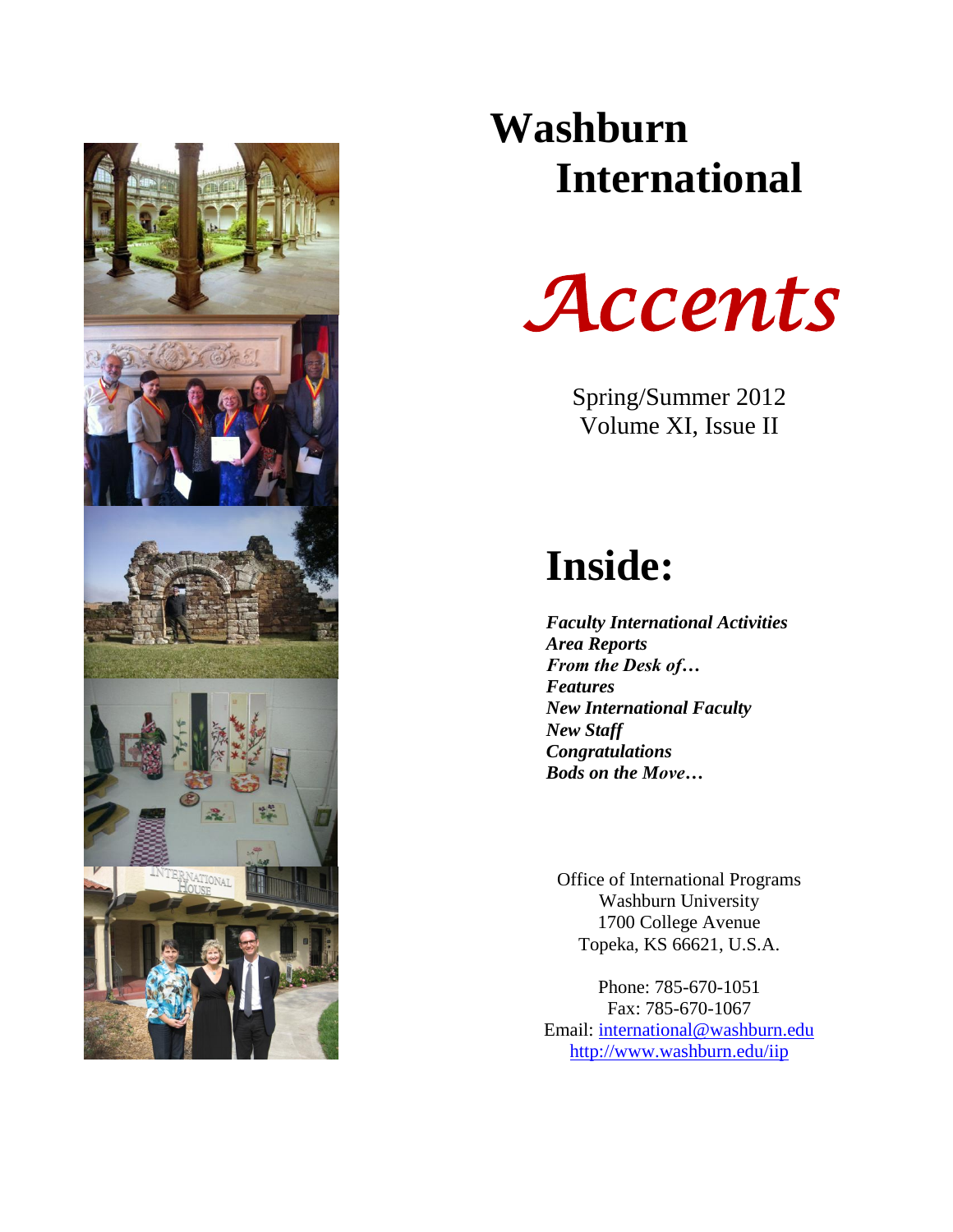# *Faculty International Activity Report*



Professor **Alex Glashausser** (Law) was a Visiting Scholar at Waseda University in Tokyo, Japan, where he participated in seminars and helped teach courses about American law.

From May 14th-18th, Professor **Michael Hunter Schwartz** (School of Law) conducted a week-long course design workshop for Iranian and Turkish Law Professors in Istanbul, Turkey. He also conducted a week-long (May 21-25) course design workshop for Georgian law professors in Tbilisi, Georgia (part of a year-long "Train-the-Trainers" curriculum designed and taught by Schwartz).

Professor **Dmitri Nizovtsev** (Business) presented a paper entitled "Game-theoretic Analysis of Strategic Export Pricing in the Presence of Anti-dumping Practices" at the Sixth International Conference on Game Theory and Management in St. Petersburg, Russia, on June 28, 2012. This research project was co-authored with Prof. A. Skiba from the University of Wyoming and supported by the Washburn Beatrice Research Grant.

On May 31 and June 1, 2012, Professor **Vanessa Steinroetter** (English) co-directed a translation session and presented a paper on "Whitman's German Reception and the Idea of an American

Landscape" at the Fifth International Whitman Week Seminar and Symposium, hosted by the University of Szczecin in Pobierowo, Poland.

Professor **Mark Peterson** (Political Science), under the guidance and direction of Dr. Robert Beatty, assisted in guiding, corraling, and instructing 19 Washburn students during a 10 day learning adventure in Cuba during the month of June. The group visited many sites during their stay which was based at the Martin Luther King Center located in the Marianao district of Havana. Students had encounters and discussions with individuals including writers, artists, academics, an American embassy staff person, a community physician, elementary school students and their instructors, shop owners, retired revolutionaries and the oldest living Cuban former American major league baseball player.

Professor **Marydorsey Wanless** (Art) traveled and photographed for six weeks in the Adriatic regions of Europe, and spent two weeks making art at the BAU Artist Residency Program in Otranto, Italy.

Dr. **Bob Beatty** (Political Science) spent 10 days in May in Israel as a fellow with the Foundation for the Defense of Democracies, studying responses to international terrorism. In June he was the co-faculty leader of the Washburn study abroad program in Cuba, supervising 19 Washburn students for 12 days as they studied Cuban politics, economics, and culture. Finally, in July Dr. Beatty spent eight days in Taiwan as part of the Senior Scholars Delegation hosted by the Foreign Ministry of Taiwan.

Professor **Marilyn Masterson** (Nursing) toured Italy with the Flint Hills Masterworks Chorale June 14 - 27, 2012. Cities toured included Venice, Florence, San Gimignano, Perugia, Assisi, and Rome. The group sang the mass in St. Mark's Basilica (Venice), St. Mark's Cathedral (Florence), and St. Peter's Basilica (Vatican in Rome) and a concert at St. Francis of Assisi. Dr. Masterson had soprano solos in the mass presented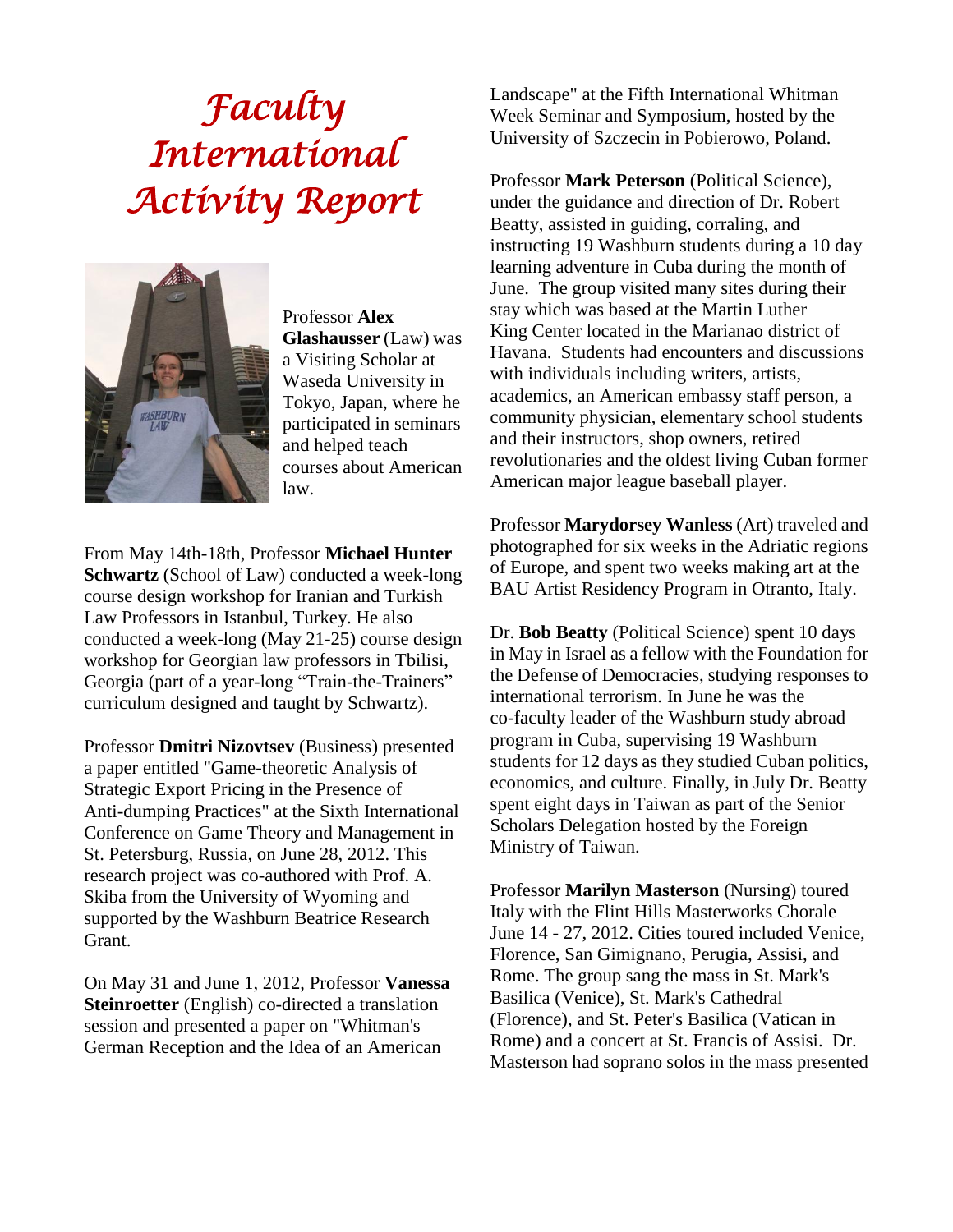in Venice and the concert in Assisi. The choir was very privileged to sing for the Sunday noon mass in the Vatican.

Professors **Aida Alaka** and **Tonya Kowalski** (Law) held a workshop on legal analysis and writing pedagogy at Free University of Tbilisi in Tbilisi, Georgia, June 11-15. This "train the trainers" workshop was funded by a USAID grant awarded to Washburn Law School to assist in developing legal education and the rule of law in the post-Soviet Republic of Georgia. Washburn and Free University of Tbilisi Law Schools are partner institutions under the USAID program.

**Dr. Tom Schmiedeler's** (Political Science) "Sweet Sabbatical" focused on three topics related to the *Geography of Europe*, a course he teaches every third semester at Washburn. The first involved tracing the route of his father during World War II who was a member of Troop B of the 88<sup>th</sup> Reconnaissance Division. The route was primarily from Limburg, Netherlands, through the northern Ruhr District and into former East Germany. A second part of the sabbatical was Town and Country of Lowland Scotland in which he did a comparative study of Glasgow and Edinburgh and explored the Borders Region. A third part of his study was "Rural Landscapes of Southern France" in which he explored the geography of the Camargue, the delta region of the Rhone River, and Landes, a region of the Aquitaine Basin whose early 19th century cultural ecology of shepherds, sheep and dunes was destroyed by the introduction of pine forests and spas. Transformations of this landscape continue with evolving agri-business operations. Dr. Schmiedeler will be presenting a brown bag lecture at the International House on one of the above topics in the spring semester.

In June, **Zach Frank** (School of Applied Sciences) traveled to Savonlinna, Finland to meet with representatives from Mikkeli University of Applied Sciences. Washburn will begin sending

PTA students to Mikkeli University this spring for clinical rotations.

Professor **Lisa Sharp Ellis** (Chemistry) spent six weeks in Rome, Italy on a "Sweet Sabbatical". She spent her time touring the sites and attended cooking classes to learn about Italian food. She will incorporate some of the recipes and techniques that she learned in her spring course, *Chemistry of Food and Cooking*.

Professor **Miguel González-Abellás** (Modern Languages) spent both June and July in Paraguay, thanks to a "Sweet Sabbatical". Among other activities, he attended Asuncion's International Book Fair, and visited the Jesuit ruins in the southeastern part of the countr,y and the Mennonite colonies on the Chaco region to compile materials for his SP326 class, *Civilization of Latin America*. As a plus, he had a first-hand experience on the impeachment process of Paraguayan President, Mr. Fernando Lugo, which took place at the end of June; he also visited UNIDA, a local private university, to explore the possibilities of an exchange program with Washburn.



*Miguel at the ruins of Trinidad del Paraná in Southern Paraguay.*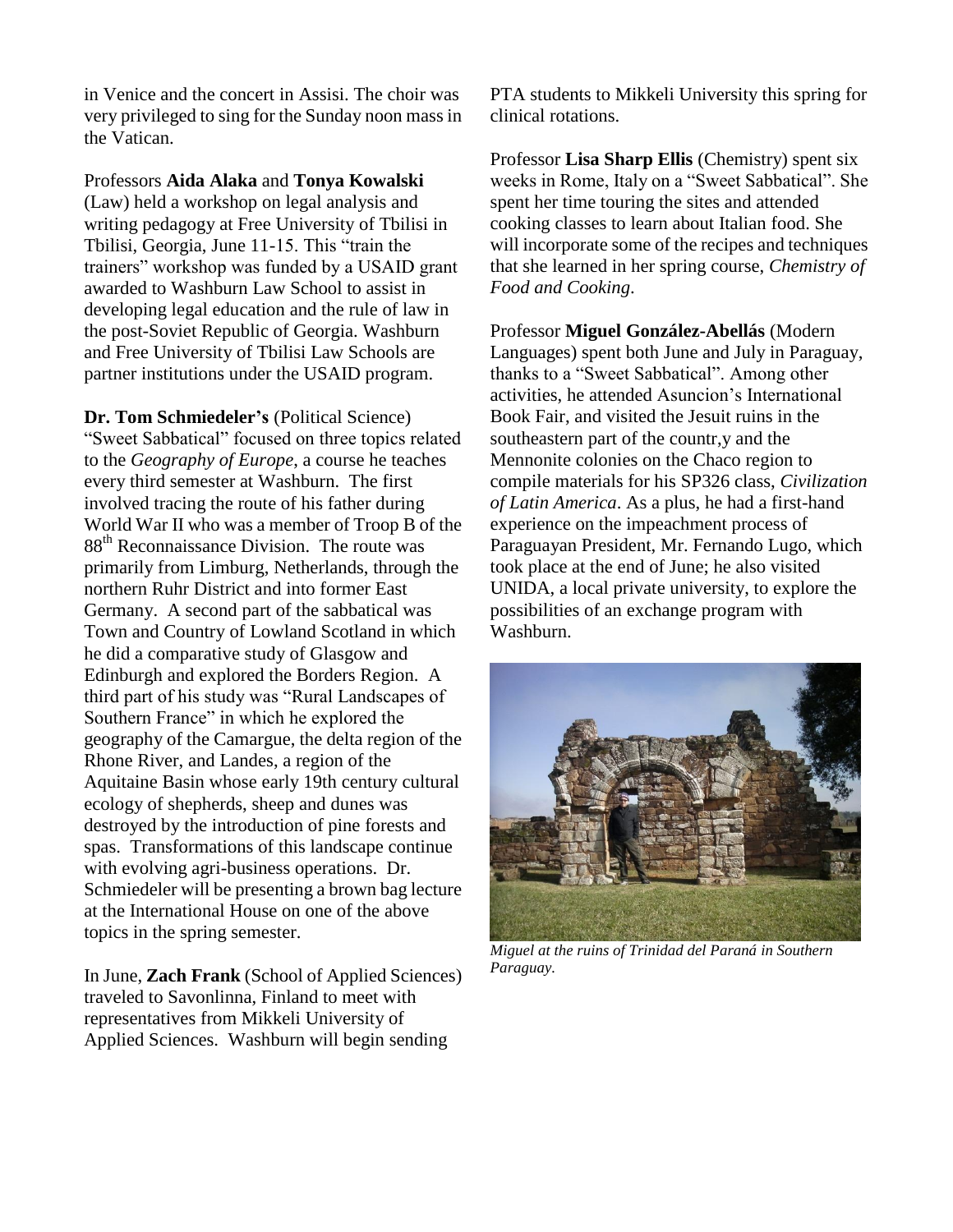**Linda D. Elrod** (School of Law) and Richard S. Righter, Distinguished Professor of Law, attended the *ABA International Law Section Conference entitled International Families: Money, Children and Long Term Planning* in Washington D.C., May 24-26, 2012. The 75 invited participants and speakers came from several Canadian provinces, France, Great Britain, the Netherlands, Sweden, Switzerland, Tunisia, as well as the United States.

In addition, Prof. Elrod resented a paper on *"*Searching for the Best Interest of the Child in Relocation Cases: The ABA Model Relocation Act," at the *International Society of Family Law Regional Conference and Midwest Family Law Consortium*, June 14-17, 2012, at the University of Iowa in Ames, Iowa. In additional to Americans, there were scholars from Australia, Canada, France, Israel, Mexico, Poland, Russia, Scotland, Serbia, and Spain.

She also attended activities and read a poem at the *Gerard Manley Hopkins 25th Anniversary Festival* in Newbridge, Ireland, July 20-24, 2012. President Jerry Farley received the Hopkins award for supporting faculty, staff and students participating in the Hopkins Festival. Other Washburn personnel attending were **John Hunter** (Theatre) who conducted a class for the youth program and read a poem; **Ed Navonne** (Emeritus) who showed his art work and conducted a workshop; and **Jim Kelly**, (KTWU) who participated in the conference and took pictures.

Lastly, Prof. Elrod vacationed with Washburn alumni and the WU basketball team on the Alumni Association's Baltic trip to Stockholm, Sweden; Helsinki, Finland; St. Petersburg, Russia; Tallin, Estonia; and Copenhagen, Denmark. In Copenhagen, she reconnected with friends met on Washburn's Semester in Copenhagen program in 1967.

**Carol Yoho** (Art) packed over 950 photos onto six web pages of thumbnails linked to a slide show of her trip to Greece over spring break, March 2012.

Carol traveled with a variety of Washburn's kinesiology and art faculty/students. They focused on ancient and modern Olympic Games and the role art plays in the Olympics. She has recently added three high resolution videos segments of Greek sights and sounds to the mix, and invites visitors to her online travel show:

[http://www.washburn.edu/cas/art/cyoho/archive/](http://www.washburn.edu/cas/art/cyoho/archive/%20ForeignTravel/greece/)  [ForeignTravel/greece/](http://www.washburn.edu/cas/art/cyoho/archive/%20ForeignTravel/greece/)

**Tony Silvestri** (Lecturer, History) spoke this June at LSO St. Luke's in London along with composer Eric Whitacre at an event entitled "Soaring Leap", a master class for choral singers, conductors and composers.

**Mary Ann Wittman** (Lecturer, Intensive English) published her third children's book: "Clemmie and the Mail Man" in May of 2012. This is the second book in her *Dog Tales* series about real dogs and their adventures. She also continued presentations to civic organizations, including the Sertoma Club and the Topeka Literacy Council, on her research in Drop-Out Prevention.

Professor **Bill Roach** (School of Business) wrote a paper with Ben Nelson, the Chief Information Officer for SRS, on globalizing the teaching of statistical process control. The paper, "Globalizing Statistical Process Control and Restoring Shewhart's Methodology", is available as a School of Business Working Paper and has been submitted to a journal.

**Nancy G. Maxwell** (School of Law) was in Barbados May 16-June 3 to set up and administer the law school's Summer Law Program in Barbados.

**Dr. Pamela J. Schmidt (**Accounting) presented her research entitled "Acquiring ERP Business Process Knowledge: A Network Structure Analysis" at the *International Hawaii Conference on System Sciences (HICSS) Conference* held in Maui, Hawaii in January 2012.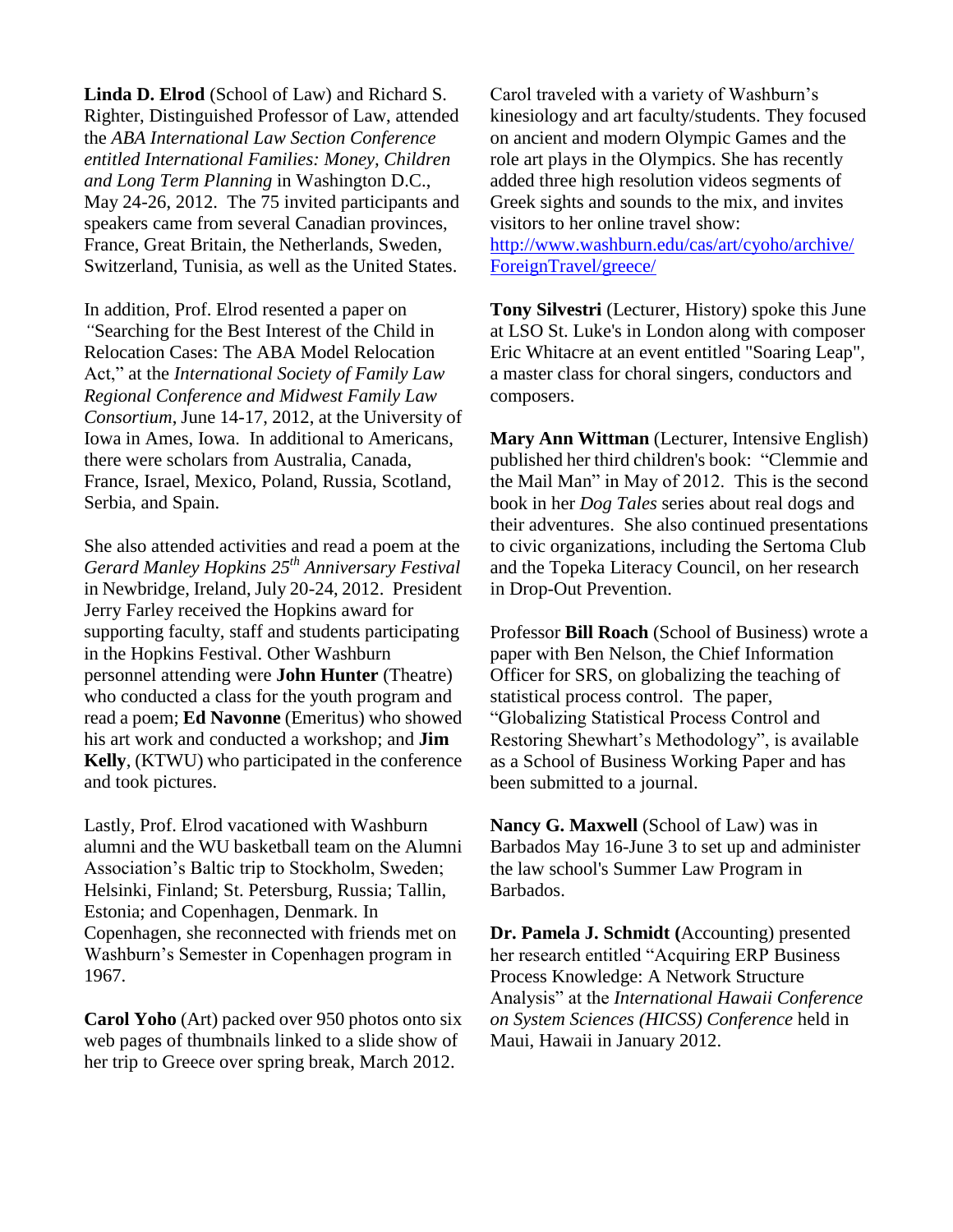#### Professor **Judith Lynne McConnell-Farmer**

(Education) presented a Keynote Address entitled "Reflections and Applications: Piaget and Kohlberg, a Relationship to Philosophy for Children" at the *First Annual Student Learning Conference* at Saint Xavior's School, Kathmandu, Nepal July 21, 2012. She presented two workshops in Lalitpur, Nepal entitled "Preschool Literacy: Strategies and Techniques for Creative Instruction" and "Integrating Learning and Literacy in the Preschool Curriculum" at the Madhyamik Vidyalaya School, Lalitpur, July 25 and 26, 2012. She coordinated two *Oxford Round Tables (ORT*), five day international conferences at Harris Manchester College, Oxford University, Oxford, England. The first *ORT*, July 29-August 2, 2012 focused on *Childhood Education* where she presented a paper on July 29, 2012, entitled "The Changing Face of Childhood" and another paper on August 2, entitled "A Wish for my Grandson: Childhood and Beyond". The second *ORT* focused on *Women in History, an Interdisciplinary Perspective* where she presented a paper on August 5, 2012, entitled "Women in History, an Interdisciplinary Perspective" and another paper on August 9, 2012, entitled, "A Wish for my Granddaughter: A History of Determined and Skilled Women".

Professor **Craig Martin** (School of Law) travelled to Sarajevo, Bosnia, in February to provide training in oral advocacy and human rights law to a moot court team preparing for the *Munro E. Price International Media Law Moot* at Oxford. The training was funded through a grant from USAID, and coordinated by the University of Pennsylvania Annenberg School for Communication. While in Bosnia, Professor Martin also gave a talk on the tension between hate speech and freedom of expression to students and faculty members from the faculties of law and journalism at the University of Tuzla. Professor Martin also spoke in April to a panel at the Woodrow Wilson Center for International Scholars in Washington D.C., on the issues surrounding possible amendment of the war renouncing provisions of the Constitution of Japan,

the proceeds of which have now been published in a short monograph. He later travelled to Honolulu, Hawaii, to present a paper on Japanese constitutional law at the *Annual Law & Society Conference* in June.

Professor **Rob Weigand** (School of Business) taught a seminar on Financial Markets Trading Strategies in the Executive MBA program of the International School of Management in Paris in May, 2012.

**Sangyoub Park** (Sociology) spent approximately two months in South Korea on a summer "Sweet Sabbatical". He examined recent demographic trends including the growing number of aging population and immigrants in Korea.

From May 4th to May 25th, 2012 Dr. **Robert Boncella** (School of Business), presented a lecture series on Global Information Systems to IBA students of Wuhan University Science & Technology in Wuhan, China. In addition he was reappointed for another three years as guest professor in the Wuhan University School of Management.

# *Area Reports*

~~~~~

#### **School of Business Russ Smith, Associate Dean**

This year the School of Business continued to strengthen partnerships and relationships previously reported in Romania and China. In Romania, in March 2012 the School signed a wide-ranging "Memorandum of Understanding" with Lucian Blaga University of Sibiu (ULBS). This follows on the signing of a similar agreement with Lower Danube University of Galati (ULDG) last fall. Dean David Sollars and Professors Michael Stoica and Liviu Florea visited both universities in June 2011. Both agreements result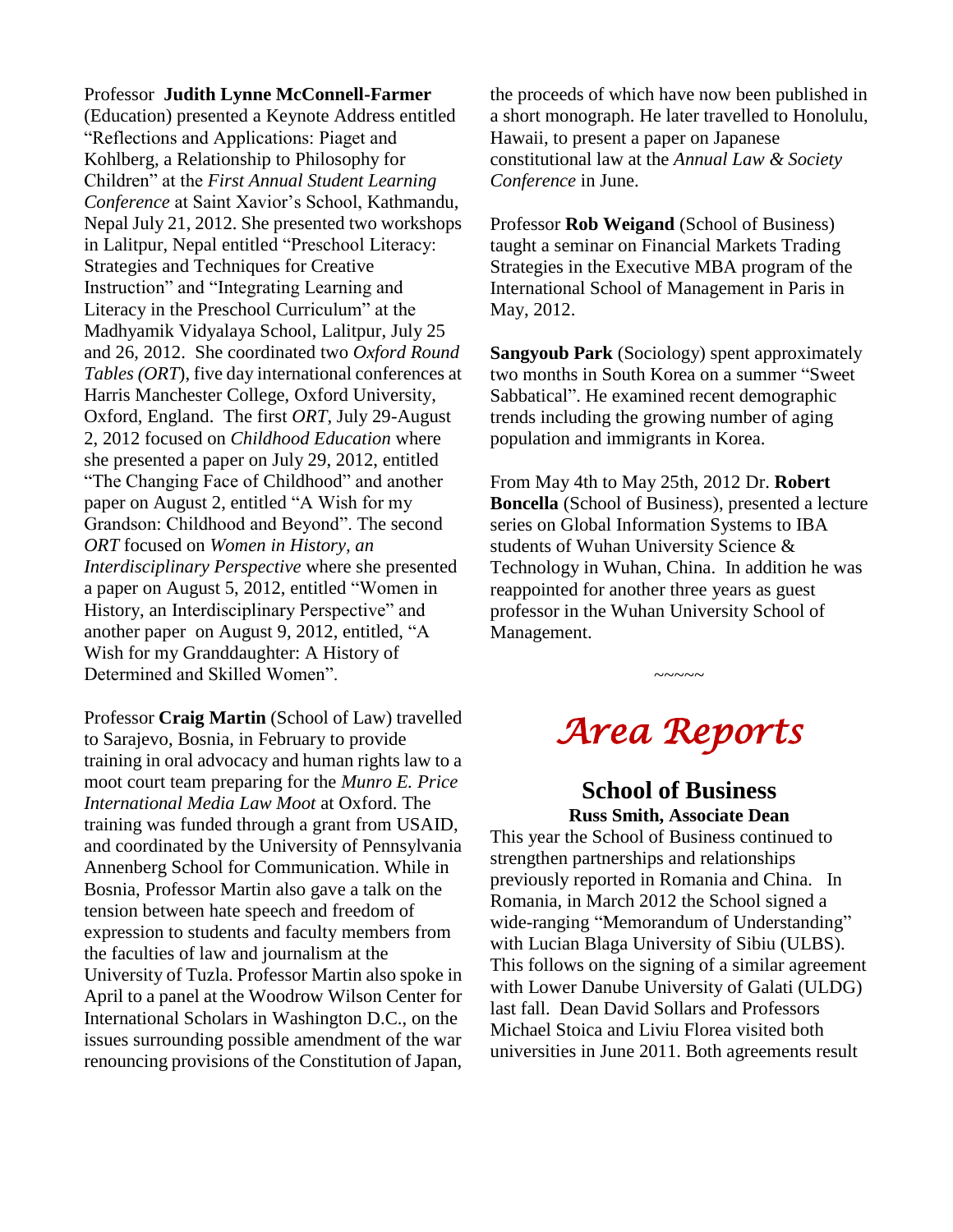from Professor Florea's activities in Romania as part of his Rotary exchange fellowship and his subsequent summer "Sweet Sabbatical". The ULDG report on its activities with us appears as section two of its most recent international activities report, which can be found as section two of

[http://www.feaa.ugal.ro/index.php/ro/despre-feaa/](http://www.feaa.ugal.ro/index.php/ro/despre-feaa/bilantul-activitatii-pentru-perioada-2008-2012) [bilantul-activitatii-pentru-perioada-2008-2012](http://www.feaa.ugal.ro/index.php/ro/despre-feaa/bilantul-activitatii-pentru-perioada-2008-2012)  (*To view a rough translation of the web page, open the page: [translate.google.com](http://translate.google.com/) and then copy and paste the above link into the translate box and then press enter.)*Most recently, in August Dr. Anca Gata, Vice President for International Relations and Student Life and Professor of French at Lower Danube University, visited the Washburn University for a week and met with faculty and administrators across campus and in the School of Business.

In China, the new development in the School of Business's relationship with the School of Management at Wuhan University of Science and Technology (WUST) is the first-ever study tour of the United States by a class of students in the WUST Executive MBA program in early April. In addition to their three days in Topeka, the class visited New York, Washington, D.C., and San Francisco, as well as Kansas City, Missouri and Lawrence, Kansas. In Topeka, the visit included the Kansas Department of Commerce and the Topeka Chamber of Commerce, as well as their programming at Washburn University. At Washburn, the group's programming was organized by Washburn's MBA Director Bob Boncella. Associate Dean Russ Smith accompanied the group for a portion of its visit in Washington, D.C.

Ongoing faculty and student exchange activities included the sixth visiting scholar from WUST, Professor Yong "Sophia" Zhou from the organizational behavior and human resources area. Professor Zhou was at Washburn from mid-February through mid-May observing teaching and pursuing her research and

professional development activities. In the undergraduate X+Y program for WUST students seeking the Washburn BBA degree, there are two students in the third and final year, two students in the second year, and five newly arrived candidates. The current first-year cohort is the first recruited under the articulation agreement signed in July 2011. In May 2012, for the sixth year, Professor Michael Stoica's BU 406 *International Business and Entrepreneurial Experience* class visited a number of cities in China before completing their firm-based research projects with their Chinese student partners at WUST.

### **College of Arts and Sciences Gordon McQuere, Dean**

A highlight of international activity for the College of Arts and Sciences this past summer was the ten-day study trip to Cuba for 19 students led by Dr. Bob Beatty and Dr. Mark Peterson of the Department of Political Science. As a part of the experience, each student was required to complete an International Washburn Transformational Experience project related to Cuba, in some area such as culture, politics, or history. Students report that the experience was indeed transformational. On the value to the students, Dr. Beatty remarks that Cuba was an especially informative country to study because of the extreme political and economic systemic differences between it and the United States.

In all, seven College faculty members traveled abroad on "Sweet Sabbaticals" last summer. Destinations varied widely and included Paraguay, Central America, China, East Asia, and several destinations in Europe.

### **School of Law Nancy Maxwell, Director International Legal Programs**

The Law School's *Summer Law Program* in Barbados finished its third year on the Cave Hill Campus of the University of the West Indies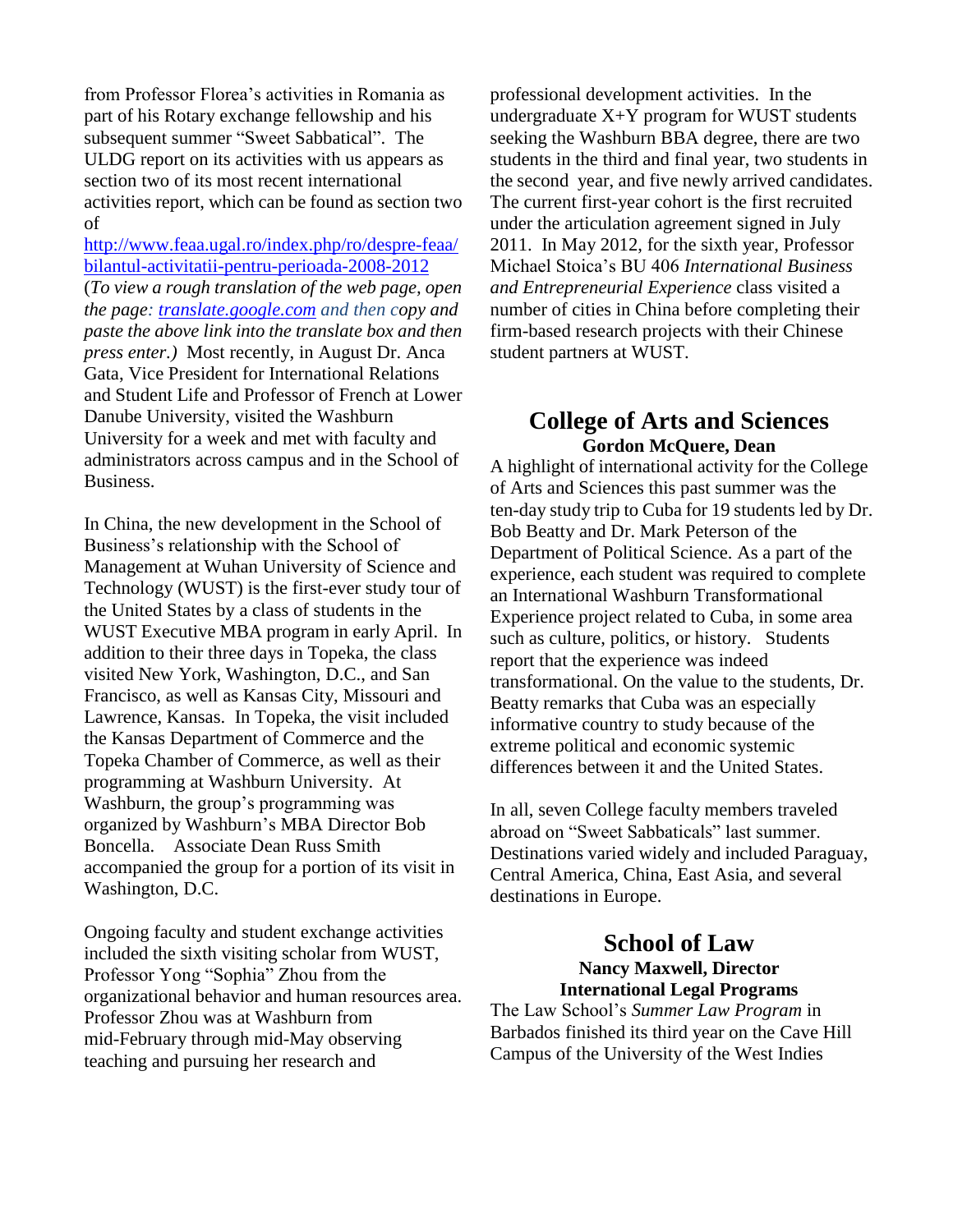(UWI), in St. Michael's Parish, Barbados. The program began on May 28 with a "Land and Sea Tour"; students took 4-wheel vehicles to the eastern part of the island, going through sugar cane fields and viewing the breath-taking Atlantic coastline. The students then transferred to a catamaran for a traditional Barbadian lunch and an afternoon sailing along the famous Platinum Coast of the Caribbean Sea and swimming with the sea turtles. The next day the students began the first three-week course, *Global Intellectual Property Enforcement Law*, which was team–taught by Washburn Associate Professor Patricia Judd and UWI law faculty member Dr. Eddy Ventôse. The second course, *Comparative and International Taxation Law*, was team-taught by Washburn Associate Professor Lori McMillan and Mr. Trevor Carmichael, an imminent Caribbean tax attorney. One of the enriching features of the law school's Summer Law Program in Barbados is the addition of law students from the UWI. This summer's program included four UWI students, all of whom had earned their Bachelor's of Law Degree and will be attending their practical training schools in Trinidad or Jamaica this fall.

This past academic year Washburn School of Law sent four students as foreign exchange students to the Faculty of Law, Maastricht University, in the Netherlands. Dustin Cook and Hannah Schroller were enrolled as exchange students for the fall semester; Jerry Johnson was enrolled in the spring semester, while Robert Fitzgerald spent the full academic year in the Netherlands, earning a Maastricht Masters of Law degree simultaneously with his Washburn Juris Doctor degree.

The law school also welcomed three law students from the Maastricht University. Two students attended the law school in the fall, Luke van de Laar and Lucas Brück and one student, Laurie Bertholet, was enrolled in the spring semester.

### **School of Nursing Monica Scheibmeir, Dean**

In the spring of 2012, the School of Nursing hosted two faculty from the Mikkeli University of Applied Sciences, Finland, and three faculty from the University of Szeged, Hungary. The discipline areas shared were in Evidence Based Practice, Nursing Leadership, and Nursing Ethics.

In addition, we have nine Washburn students participating in the TransAtlantic Double Degree (TADD) in Nursing for the 2012-2013 academic year. These students will study in three European countries and complete an additional baccalaureate degree. The students complete course work in Finland, Hungary, and/or Northern Ireland. As well, the School of Nursing welcomed 10 TADD students from these three countries.

As part of our Direct Exchange program, the School of Nursing has five students who will complete their Community/Public Health practicum at the Mikkeli University of Applied Sciences in Savonlinna, Finland.

# *From the Desk of …*

~~~~~

### **Bassima Schbley President of International Center of Topeka, Inc. (ICT)**

This year the ICT Board went overboard to demonstrate its commitment to the international students at Washburn University and to the Topeka community. Aside from the usual welcome meals, ESL tutoring and other support, we were able to take thirty international students to visit the Tulip Festival in Wamego and tour a buffalo ranch. Words cannot describe the happiness and joy on the face of every single student. For most, this was an experience of a lifetime.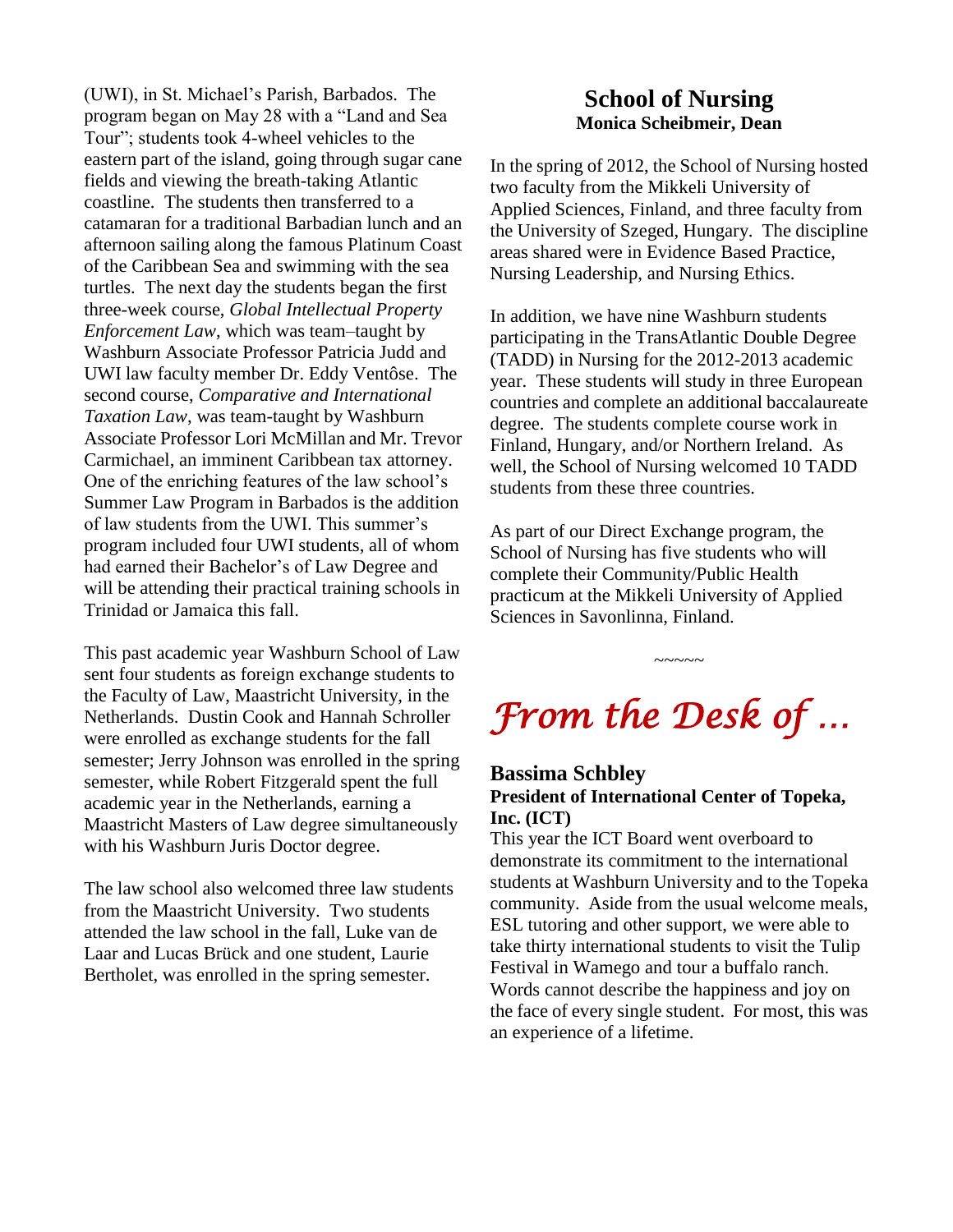Another major highlight was our annual cultural event titled "Japan: The Cherry Blossom Land". Again, thanks to all the board members and the leadership of Dr. Phyllis Berry for making this event a huge success. Over 300 students and Topeka citizens attended. This cultural celebration included presentations from two professors from the Washburn Law School on the Japanese constitution and education system; a presentation of Japanese archery and dance; sampling of foods from different regions in Japan; doll exhibit; Japanese songs; and a video of the earthquake, tsunami and recovery process. This event was also made possible with the help and support of many people including the local Hyvee grocery store.

The ICT Board is planning another cultural event for spring 2013. We are considering the following countries: Indonesia, Paraguay, Saudi Arabia, or other countries in Central or South America.

The number of international students continues to grow each year. During the coming academic year, there will be over 200 new and returning international students and about 170 study abroad students. Participation in each of these programs is in large part related to the ongoing commitment of the university administration and the staff of International Programs; they continue to reach out to countries throughout the world.

#### **Kelly McClendon Lecturer/Coordinator, Intensive English Program**

The spring semester of this year was one of great diversity in our Intensive English Program. Students from 11 countries certainly made for authentic use of their language skills during classes. I was particularly impressed with the way the students of that semester formed a cohesive group and did many activities together outside of class. I saw them studying or talking as a group in the library as I strolled through, and I learned through their writings of their other successes as a group. Additionally, I want to announce the success of the

Fukuoka University exchange group class that was taught in March. This group really goes through an accelerated intensive English course and a whirlwind sightseeing tour. Many of our current WU students look forward to meeting the Fukuoka group each year. Adjuncts during the spring were Mary Ann Wittman, Meg Atwood, Don Field, and Tom Kennedy with Bobbie Anderson and Don Field teaching the Fukuoka group. As we look toward the future, we are anticipating great changes for the fall including a larger staff and student body. As always, this is an exciting place to be on campus.

### **Heidi Staerkel**

**Coordinator of International Student Services**  In early May, I had the wonderful opportunity to travel to Asunción, Paraguay, with Dr. Chris Kelts, Director of Orchestras at Washburn, to strengthen Washburn's connection with the Comité-Paraguay Kansas, a member of the Partners of the Americas. Washburn is one of eight participating Kansas universities within this exchange agreement.

While there, Dr. Kelts and I visited the American School of Asunicón (ASA), the International School (Inter), the National Conservatory of Asunción, the Liberty School, the School of Arts at the National University, the School of Music at UniNorte, and Clave de Sol Conservatory. We were warmly received by the members of the Comité-Paraguay Kansas and enjoyed sharing information about Washburn with interested Paraguayan students. During spring 2012, we had 19 students studying at Washburn through this exchange agreement, and we hope that many more will choose to study at Washburn as a result of this recent visit!

Our office would like to recognize and congratulate our Spring/Summer 2012 graduates:

- Carolina Blair Gomez (Colombia) MA in Clinical Psychology
- Xi Cao (China) MBA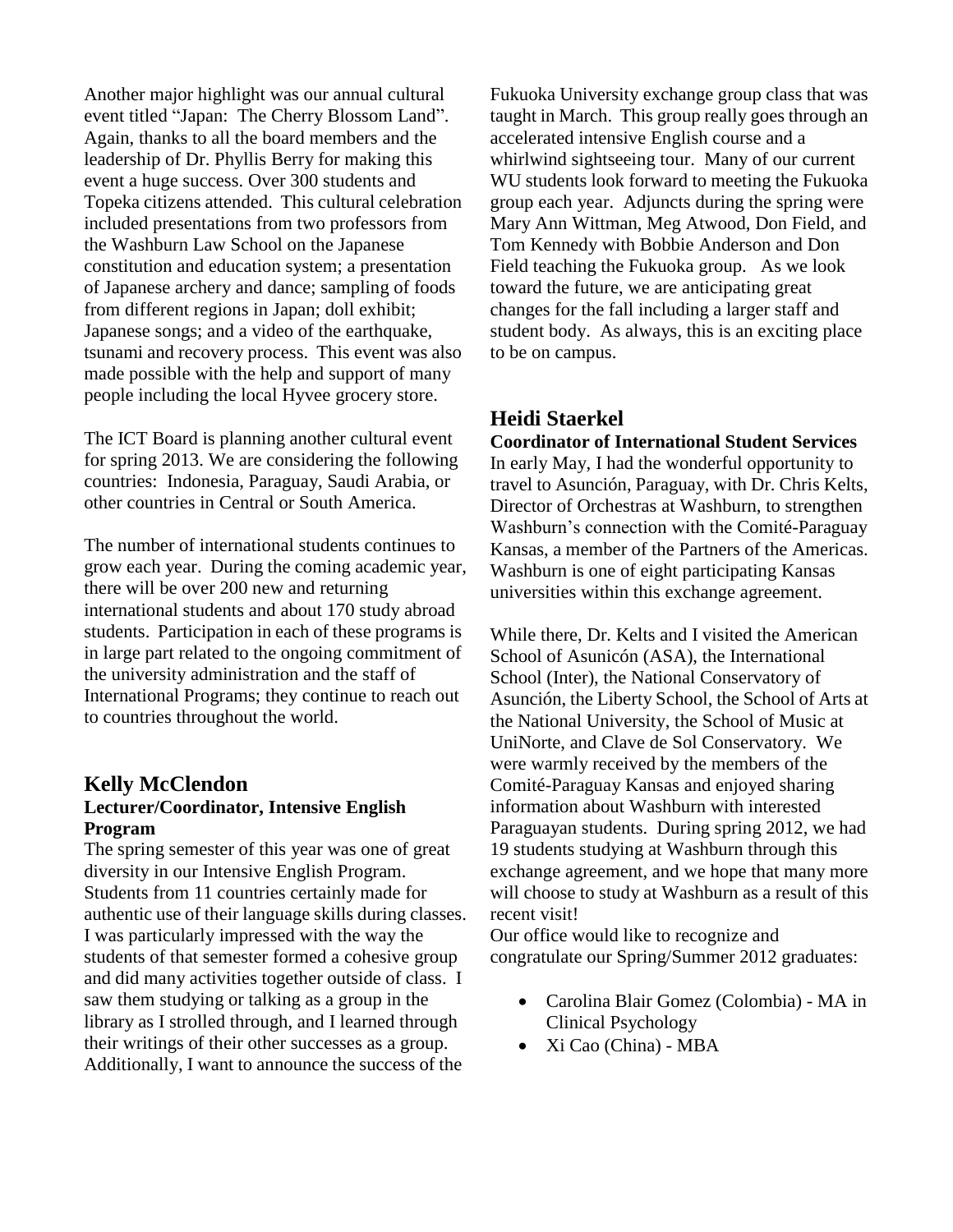- Mariela Flores Barquero (Costa Rica) BM in Instrumental Performance
- Teng Ge (China) BA in Sociology
- Lin Huang (China) JD in Law
- Shuang Jiang (China) BA in Mathematics/Actuarial Science
- Xin Jiang (China) BBA in Accounting and Finance
- Valeriya Kanaeva (Tajikistan) BM in Piano
- Robert Kinyua (Kenya) MBA
- Antonia Kirui (Kenya) BSN in Nursing
- Trang Le Nguyen (Vietnam) MBA
- Lynton Macharia (Kenya) BSN in Nursing
- Leticia Perez (Paraguay) BA in Psychology
- Xuejing Ran (China) BA in Mass Media
- Jacki Tipping (Canada) BA in Sociology
- Jimena Vallejos Barriocanal (Paraguay) BSW in Social Work
- Lei Zhao (China) JD in Law

We would especially like to recognize the outstanding accomplishments of those Spring/Summer 2012 graduates who received Latin and/or departmental honors:

- Jimena Vallejos Barriocanal Summa Cum Laude, Social Work Honors, and Sibberson Award Finalist
- Xin Jiang Summa Cum Laude, School of Business Scholar and Sibberson Award Finalist
- Leticia Perez Summa Cum Laude and Psychology Honors
- Shuang Jiang Magna Cum Laude and Mathematics & Statistics Honors
- Mariela Flores Barquero Magna Cum Laude and Music Honors
- Valeriya Kanaeva Magna Cum Laude and Music Honors
- Antonia Kirui Magna Cum Laude and School of Nursing Honors
- Lynton Macharia Cum Laude
- Teng Ge Sociology and Anthropology **Honors**

### **Tina Williams Study Abroad Coordinator**

Washburn welcomes The University of Santiago de Compostela in Spain as the newest direct exchange partner. The University is located in the medieval city of Santiago de Compostela in region of Galicia, in the northern Spain. It has over 500 years of history and is recognized for International Excellence. Washburn students have over 25 direct exchange program options to choose from. ¡Bienvenidos Universidad de Santiago de Compostela!



*University of Santiago de Compostela, Spain.*

The International Programs Scholarship Committee awarded Scholarships to 79 students participating in study abroad programs in over a dozen different countries during the summer and fall of the last academic year. Programs range in length from one week to an academic year. Included were the following Faculty-led Transformational Experiences:

• China: International Business and Entrepreneurship Experience – Dr. Michael Stoica

• Cuba: Modern Cuba – Dr. Bob Beatty In addition, 22 students will spend their fall semester or a portion of the semester studying in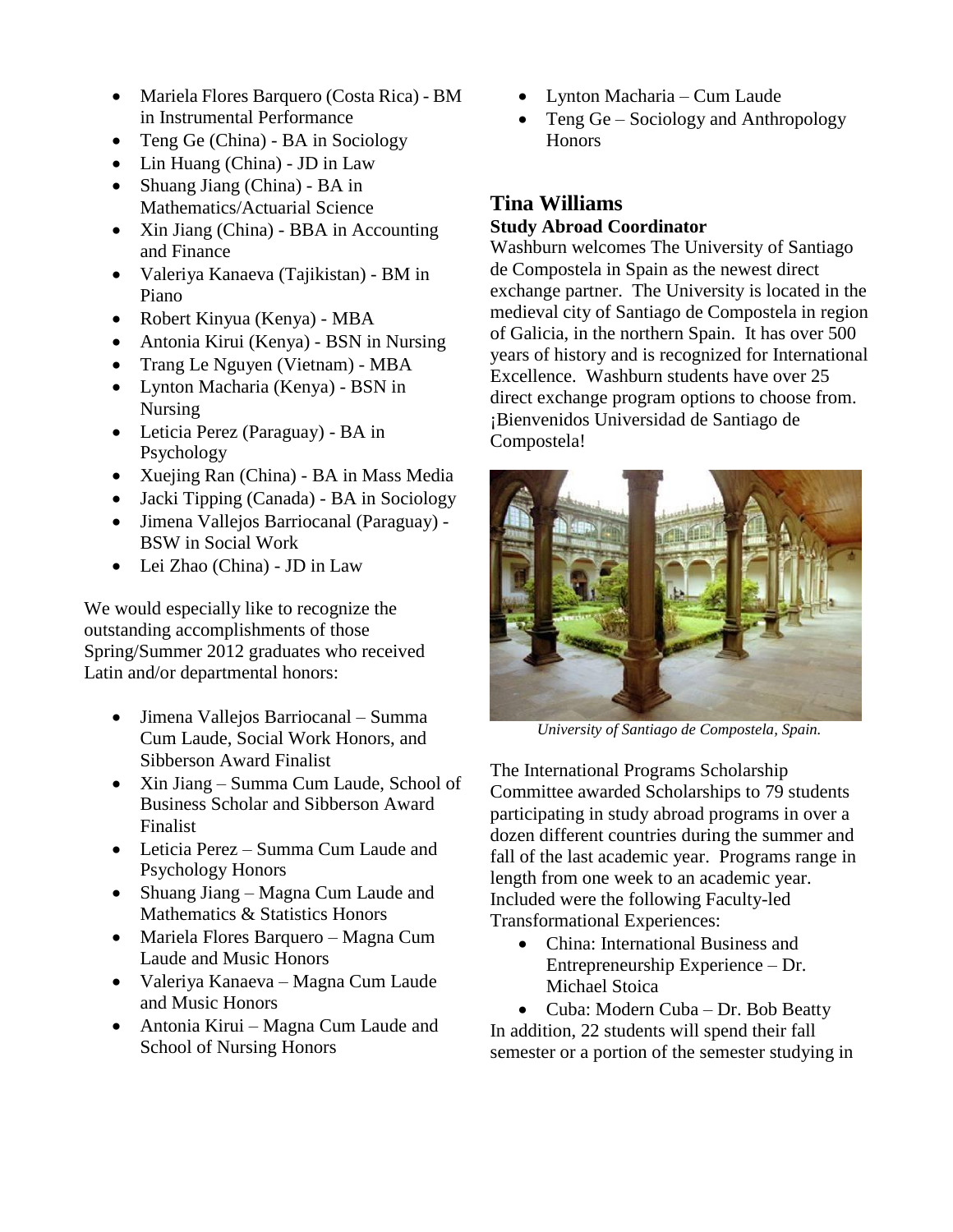one of the following countries: Belgium, China, Finland, France, Ireland, Japan, Netherlands, and Nicaragua. Twelve Washburn students will spend the academic year abroad in Costa Rica, Finland, Ireland, Hungary, Nicaragua, the Netherlands and the United Kingdom.

Visit www.washburn.edu/iip to learn more about WU study abroad opportunities.



 $\sim$ ~~~

### **President Farley Honored with 2012 Hopkins Award by John Hunter**



*Desmond Egan and President Farley. Photo/JH*

The Gerard Manley Hopkins International Poetry Festival presented Dr. Jerry Farley with the prestigious Hopkins Award in recognition of his leadership and support of the Hopkins Festival over the last 15 years. The award was presented on July 22nd, at a banquet held on campus at the University of Ireland, Maynooth and attended by over 100 poets, artists, politicians and literary scholars,

During Dr Farley's introduction presented by

Theatre Professor John Hunter, it was pointed out that Washburn University has sent more faculty, students, staff and friends from the Topeka community to this summer event than any other University world-wide. Participants have included: the late Professor Bill Langdon, Professor Emeritus Edward Navone, and Marydorsey Wanless, Dr. Karen Ray, Professor John Hunter, Jim Kelly with KTWU, Tess Wilson, a student involved in our Irish exchange program with the University of Ireland at Maynooth. Dr. Farley signed the exchange agreement with Maynooth University in 2000. The University Library at Maynooth houses a magnificent world-bible collection that now includes a copy of the 3-volume set of the Washburn College Bible in recognition of our partnership.

The Hopkins Festival was celebrating 25 years as an organization and is listed as one of the finest poetry festivals held in Ireland. The international poet Desmond Egan is the Artist Head of the Festival. Desmond has been coming to Topeka and presenting his poetry every year for the last 20 years. He has lectured in numerous classes at the University, presented in the International House, the Mulvane Art Center, and at various sites around Topeka.

In addition to the scholarly presentations on Hopkins poetry, the summer festival offers a youth program attended this year by over 40 teenage students from around Ireland who came to Newbridge College for this event. Professor Hunter presented a lecture to these students on "Leadership – Becoming a Community Arts Activist."

### **Wuhan University of Science & Technology MBA Delegation Visit by Bob Boncella**

From Sunday April 8th to Tuesday April 10<sup>th</sup>, the Washburn University School of Business along with the International Housed hosted a three day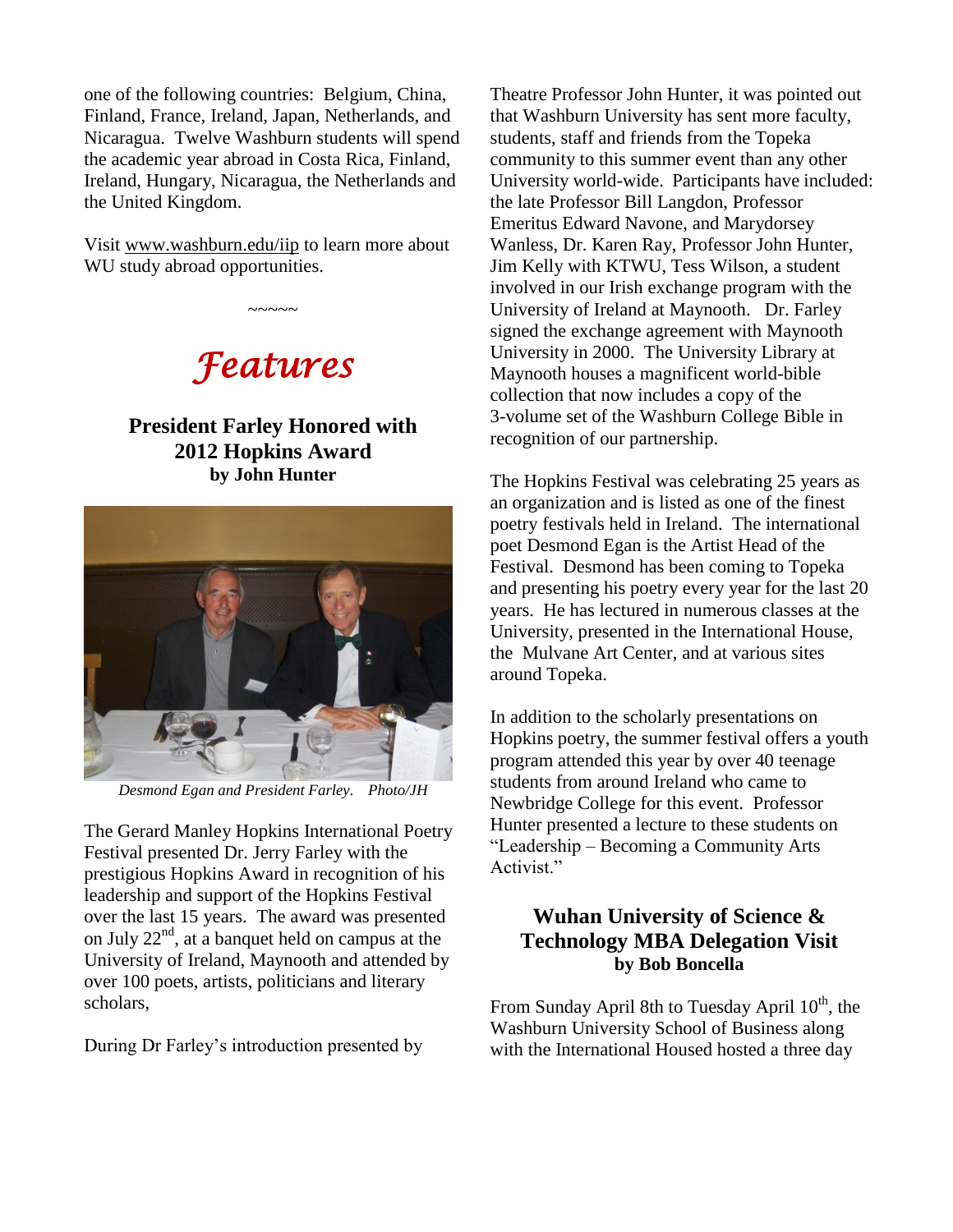visit for five MBA students and two MBA faculty from the Executive MBA Program of the Wuhan University of Science & Technology.

The Sunday's events included a tour of the Nelson-Atkins museum in Kansas City, dinner in Lawrence, KS and dessert/tour of Professor Bob Boncella's home in Lawrence.

Monday's events started with an early morning visit to the Kansas Department of Commerce which included a presentation on Kansas business and industry. The program was facilitated by Ms. April Chiang of the Department of Commerce. Following this presentation was a late morning visit to the Topeka Chamber of Commerce and then a tour of the construction site of the new Mars facility under construction in south Topeka. This was followed by a lunch and tour of Washburn campus. The delegation spent the afternoon resting or shopping for those who had an interest. Monday evening was spent enjoying each other's company and culture while having a relaxing dinner at the Blue Moose.

Tuesday morning was used for late minute shopping by members of the WUST delegation before traveling to Kansas City for an early afternoon departure from KCI.

Although this was a brief visit much was learned and it has set the stage for the possibility of a longer and more academic visit in the future. Currently we are discussing with the Executive MBA program of WUST what would be required for a longer stay and what type of academic activities would be meaningful for their students visiting in the future.

### **Japan: The Cherry Blossom Land by Phyllis Berry**

On March 2, 2012, The International Center of Topeka, Inc. hosted "Japan: The Cherry Blossom Land" event. This event drew over 300

participants from the Topeka community. We were honored to have the visiting students from Fukuoca, Japan as our special guests. The public enjoyed authenic Japanese food, learned about Japanese cultural celebrations, and its peace constitution. The public was also treated to displays of origami and Japanese art. Other highlights included Japanese dance and archery. It was a fun evening filled with various educational and cultural demonstrations.



*Art craft display during the Japanese event. Photo/CB*

~~~~~~

# *New International Scholars Join WU Faculty*

**Reza Espahbodi, Ph.D., CPA**, is an accomplished professional whose grounding in accounting, finance and operations management has assisted several institutions of higher learning and small to medium sized companies grow and improve business and operating processes. He is a leader who believes that success grows from a clear vision grounded in solid operational planning implemented by motivated people.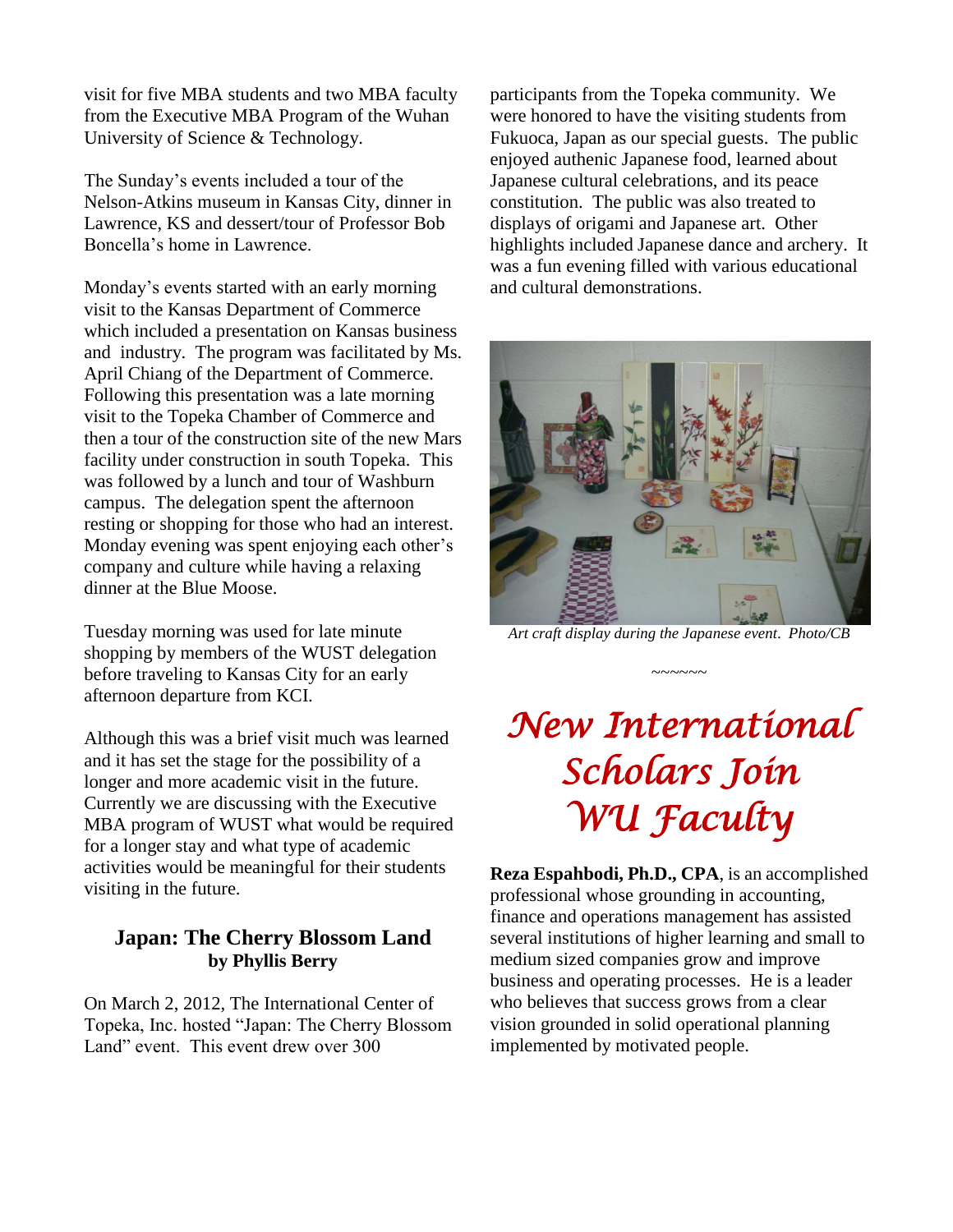Reza has joined Washburn University as Dibble Professor of Accounting in August 2012. Prior to joining Washburn, Reza taught at several universities, including



Alabama, Florida International, Indiana – South Bend, Massachusetts - Boston, and Suffolk. He also taught at Georgetown in the summer of 1983 and at Harvard during summers of 1988-1996. Reza developed and instructed executive training programs for a Fortune 500 company, Deere and Company, and for various banks and chemical industry executives in Russia. He served as a consultant to Price Waterhouse, developing an economic model to predict the likelihood of an airline going bankrupt. He also served as a consultant to various small to medium-sized (foreign and domestic) businesses, developing information systems and databases for them to compete in their local markets.

Originally from Iran, Reza came to the United States to pursue graduate studies in accounting. He earned his MBA degree from George Washington University, and his PhD from the University of Alabama. Reza has planned and implemented various collaborative programs between Indiana, Purdue and Iowa in the US and several universities in Iran and Turkey. He also taught a course in mergers and acquisitions in the Executive MBA program at Sabanci University in the summer of 2009 and made presentations at international conferences.

Reza has authored many articles, which have been published in the leading journals in Accounting and Finance. He has worked with the former Chancellor at IU South Bend on the development of strategic planning initiatives, cost control, and management of the University.

Professor **Frédéric Sourgens'** teaching and scholarship focuses on international dispute resolution, with a particular emphasis on resolution of disputes involving political risk. Freddy has published numerous articles on international arbitration and serves as editor for the Oxford University Press, reporter of investor-state arbitral decisions.

Prior to joining Washburn Law, Professor Sourgens practiced international arbitration in the Washington, D.C. office of Milbank, Tweed, Hadley & McCloy, the Houston office of Fulbright & Jaworski, and worked as counsel in ICSID, UNCITRAL, ICC and LCIA arbitrations



representing diverse clients such as Yukos Oil Company, Fraport AG, the Government of Mongolia, and U.S. private equity and financial services companies. While in Washington, D.C., he was an Adjunct Professor of Law at Georgetown University Law Center and, in 2010, received the Georgetown University Law Center Council of Barristers Inaugural Alternative Dispute Resolution Award for Coaching Excellence.

Professor Sourgens is fluent in German, French, Italian and Norwegian. He is a graduate of the United World College of the Adriatic in Duino, Italy. Professor Sourgens holds a candidatus magisterii degree in Classics (Latin and Philosophy) from the University of Oslo and a Master of Arts in Political Philosophy (The Idea of Toleration) from the University of York (UK). He received his J.D. cum laude from Tulane University Law School.

 $\sim\sim\sim\sim\sim$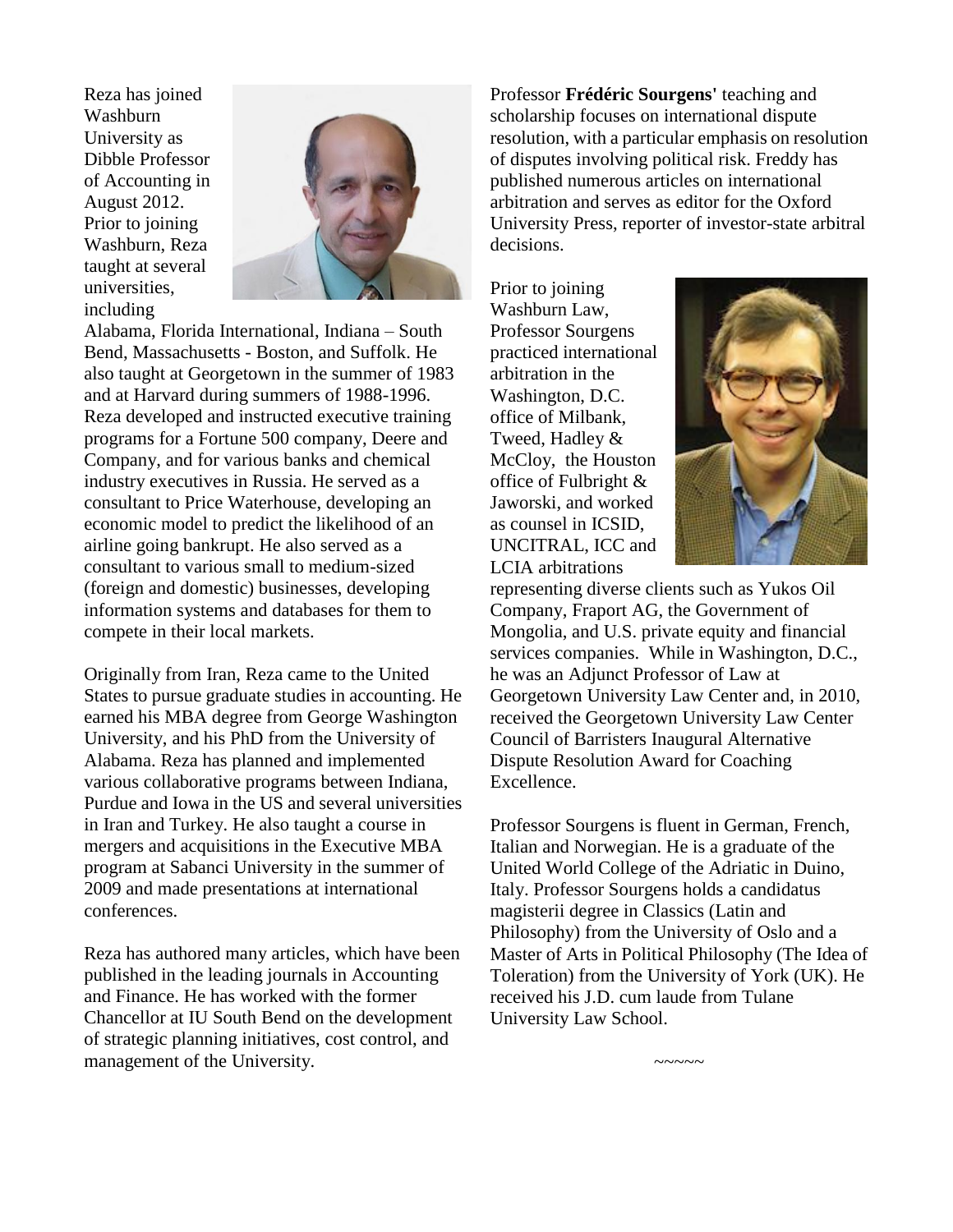

**Takrima Sadikot, Ph.D.,** joined Washburn University as an Assistant Professor of Molecular Biology in August 2012. Prior to joining Washburn, Takrima was a post-doctoral scholar at the Kansas University Medical Center and her research mainly focused on the development of therapeutic compounds for the treatment of cancer. Takrima came to the United States in 2004 from Mumbai, India to pursue graduate studies in molecular biology and biochemistry. She earned her Ph.D. from the University of Missouri, Kansas City in 2010. During graduate school, Takrima carried out research in the field of muscle biology focusing on the study of muscle protein that is implicated in limb-girdle muscular dystrophy. Takrima hopes to bring and carry forward this research at Washburn University.



# *New Staff at the Office of International Programs*



*From Left to Right: Sally Bender, Mary Ann Wittman, Andy Vogel. Photo/BZ*

**Andrew Vogel,** Coordinator of Recruitment & Retention, is happy to return to Topeka, his hometown, after spending five years living and working in China. He is moving into the OIP after a two year stint as Assistant Principal at Beijing Huijia (IB) Private School. Before that he spent three years teaching English at Zhejiang Normal University and manning the Washburn University Office there. When not at the OIP, Andy enjoys biking, canning, gardening, sewing, foraging, camping, going to garage sales, and reading.

**Mary Ann Wittman,** Lecturer of Intensive English, holds a B.A. in Sociology from Kansas State University, and an MSEd. in Adult Education/TESL from Colorado State University. She has also completed post-grad work at KU, Ottawa University, and Wichita State. Her career in Teaching English as a Second Language began in Izmir, Turkey where she lived for two years and taught English at the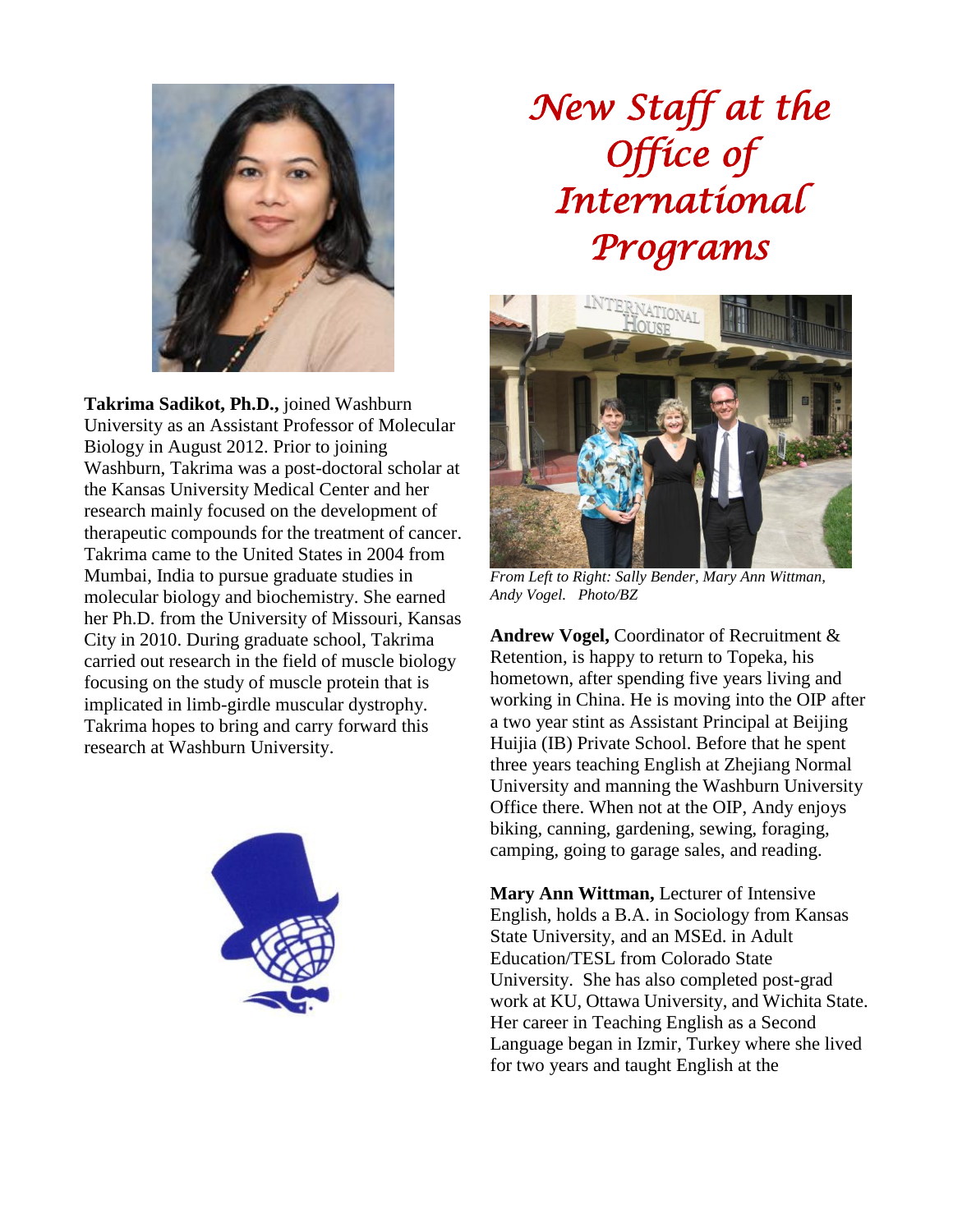Turkish-American Association. From 1982-1993 she was an Academic Advisor at Washburn University. She taught ESL, TESL Methodology and Freshman & Junior Composition as an adjunct professor from 1982 until the spring of 2012.

**Sally Bender**, Secretary for International Programs and WTE (Creative & Scholarly), moved to Topeka from White Bear Lake, MN three years ago and loves her new job at Washburn University. Sally was born and raised in Wisconsin and attended Concordia University – St. Paul, Minnesota where she earned a BA in church music. She has three teenage daughters and her husband is a Lutheran minister. Sally enjoys old movies, museums, reading, history, sewing, and music.

# *Congratulations!*

~~~~~

### **International Scholars**



*From Left to Right: Bill Rich, Tina Williams, Annie Collins, Phyllis Berry, Caroline Szafran, and Jim Smith were inducted April 2012 into Phi Beta Delta - Honor Society for International Scholars. Photo/BZ*

~~~~~

## **The following individuals were awarded 2012 Sweet Summer Sabbaticals:**

Alan Bearman Miguel Gonzalez-Abellas Norma Juma Mark Kaufman Sangyoub Park Keith Rocci Tracy Routsong Tom Schmiedler Lisa Sharp Elles Sharon Sullivan Nan Sun Marydorsey Wanless

# *Bods on the Move: International Alum Profiles*

~~~~~

**Xueting FU (Sherry)** who spent a semester at Washburn University and later graduated from Zhejiang Normal University is now in the UK and will finish her postgraduate degree in September. She also landed her dream internship as a translator for the United Nations!

 $\sim\sim\sim$ 

**Xu Ping** was at WU from August, 2010 to May, 2011. She graduated from ZJNU and in August started a new position at Chisong Primary School in Jinhua, Zhejiang as an English teacher which was her dream job! The leaders in her school like to introduce her in this way, "This is Xu Ping. She graduated from ZJNU, and has been to the U.S.A. for one year." She stated "I feel so confident when I hear that. The experience in the United States is my most precious treasure!"